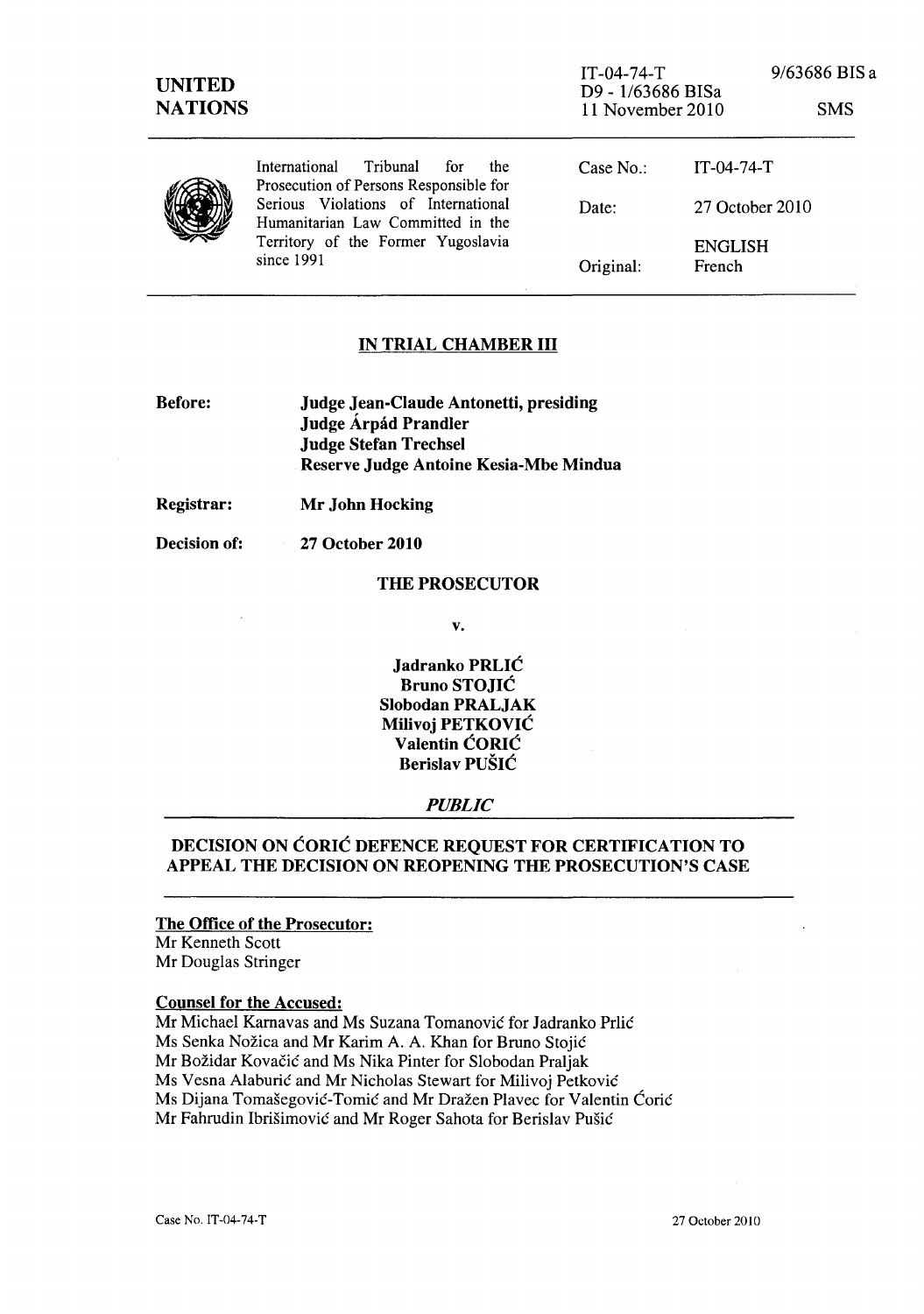**TRIAL CHAMBER III** ("Chamber") of the International Tribunal for the Prosecution of Persons Responsible for Serious Violations of International Humanitarian Law Committed in the Territory of the Former Yugoslavia since 1991 ("Tribunal"),

**SEIZED** of "Valentin Coric's Request for Certification for Appeal Regarding the 'Decision on the Prosecution's Motion to Re-open its Case"', filed publicly by Counsel for the Accused Valentin Corie ("Corie Defence"; "Accused Corie") on 20 October 2010, in which the Corie Defence requests that the Chamber certify the appeal it intends to lodge regarding the "Decision on the Prosecution's Motion to Reopen its Case", rendered publicly by the Chamber on 6 October 2010 ("Decision of 6 October 2010"; "Request"),

**NOTING** the Decision of 6 October 2010 by way of which the Chamber notably partially granted the request for the admission of evidence in connection with reopening the Prosecution's case filed by the Office of the Prosecutor ("Prosecution") and admitted into evidence eight exhibits, $\frac{1}{2}$ 

**NOTING** the "Decision on Request for Extension of Time for Certification to Appeal Two Decisions Rendered by the Chamber on 6 October 2010", rendered publicly by the Chamber on 12 October 2010, and by way of which the Chamber notably authorised the parties to file a request for certification to appeal the Decision of 6 October 2010 by Wednesday, 20 October 2010, at the latest ("Decision of 12 October  $2010"$ <sup>2</sup>

**CONSIDERING** that in support of its Request, the Corie Defence submits firstly that the extracts from the Mladie Notebooks admitted into evidence by way of the Decision of 6 October 2010, just as, consequently, the other evidence admitted by this decision, do not concern the Accused Coric; that as a consequence the effect this decision has on the length of the proceedings violates the Accused Corie's right to a fair and expeditious trial; that in this respect, in its reasoning that led to the Decision of 6 October 2010, the Trial Chamber should have considered the specific situation of the Accused Coric and should have made allowances for the impact the said decision would have on the said Accused by taking into account his right to be accorded the

<sup>&</sup>lt;sup>1</sup> Decision of 6 October 2010, p. 28.

 $2$  Decision of 12 October 2010, p. 4.

Case No. IT-04-74-T 2 27 October 2010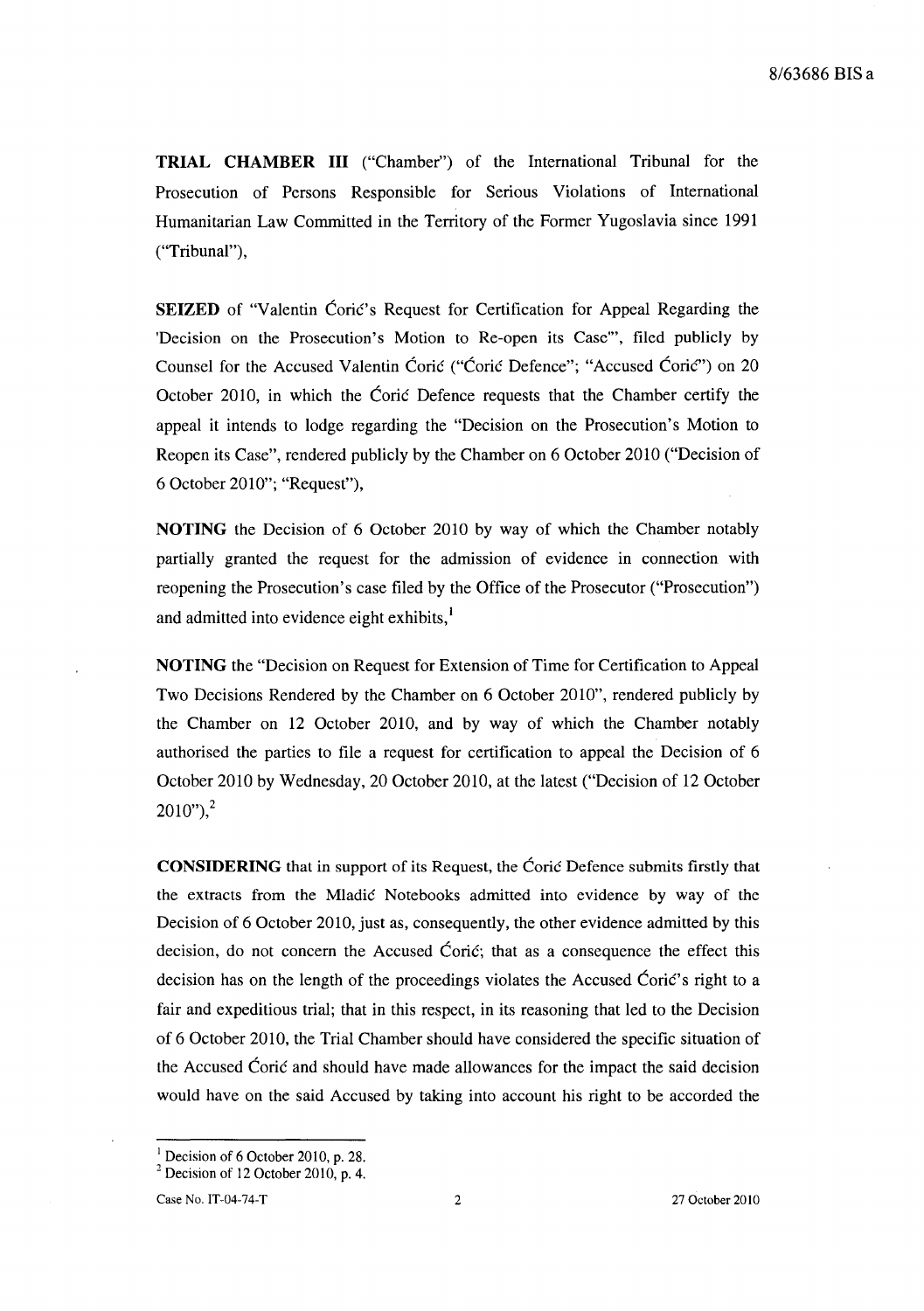same rights as if he were being tried separately in accordance with Rule 82 (A) of the Rules of Procedure and Evidence ("Rules"); that in the absence of such reasoning, the Chamber abused its discretionary power when it concluded that a further delay in the proceedings, as a result of the Decision of 6 October 2010, was compatible with the Accused Coric's right to a fair and expeditious trial, $3$ 

**CONSIDERING,** furthermore, that the Coric Defence notes that the Accused Corie's specific situation was taken even less into account when the Chamber rejected its Request for Joinder in "Bruno Stojic's Response to Prosecution Motion to Admit Evidence in Reopening";<sup>4</sup> that the Chamber's dismissal of its Request for Joinder was inappropriate insofar as it did not constitute a response for the purposes of Rule 126  $bis$  of the Rules, but a notice;<sup>5</sup> that the Chamber moreover did not attach proper weight to either the Stojić Response or to the "Dissenting Opinion of the Presiding Judge of the Chamber, Judge Jean-Claude Antonetti, concerning the Decision on the Prosecution's Motion to Re-open its Case" ("Dissenting Opinion of Judge Antonetti"), $<sup>6</sup>$ </sup>

**CONSIDERING** that the Coric Defence submits subsequently that it takes issue with the Chamber's interpretation as to the authenticity and probative value of the exhibits admitted into evidence by the Decision of 6 October 2010<sup>7</sup> as well as the Chamber's assessment of the stage of the proceedings and the delay the trial will suffer as a result of the said decision,<sup>8</sup>

**CONSIDERING** in conclusion, that the Corie Defence submits that its Request satisfies the provisions of Rule 73 (B) of the Rules in that it touches upon an extremely important issue relating to the reopening of the Prosecution's case after the Defence case has been presented, involving, according to the Coric Defence, an eightto-twelve-month delay in the proceedings; that the resolution of the issue by the Appeals Chamber could enable the proceedings to advance materially and ensure to the Accused Coric a trial that is both fair and expeditious, $\frac{9}{2}$ 

<sup>3</sup> Request, paras 3-5 and 7.

<sup>4</sup> Request, para. 8; "Bruno Stojie's Response to Prosecution Motion to Admit Evidence in Reopening", filed publicly by Counsel for the Accused. Stojie on 23 July 2010 ("Stojic Response"); "Joinder of Valentin Coric in 'Bruno Stojic's Response to Prosecution Motion to Admit Evidence in Reopening" filed publicly by the Coric Defence on 26 July 2010 ("Request for Joinder").

<sup>5</sup> Request, para. 8.

<sup>6</sup> Request, para. 6.

<sup>7</sup> Request, para. 6.

<sup>8</sup> Request, para. 6.

<sup>&</sup>lt;sup>9</sup> Request, para. 9.

Case No. IT-04-74-T 3 27 October 2010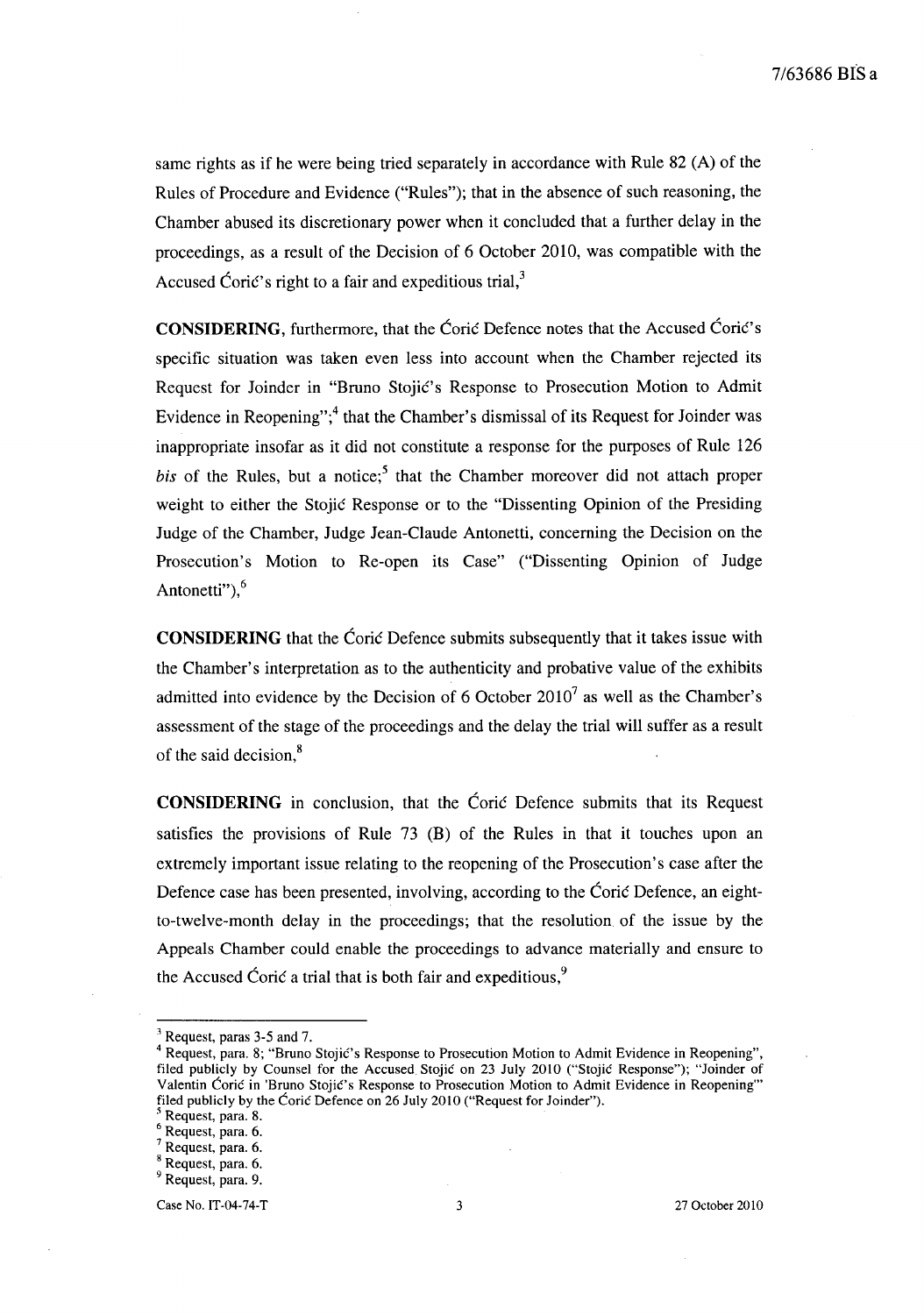**CONSIDERING** that the Chamber finds that it does not need to wait for any possible responses of the other parties before rendering this decision, given the advanced stage of the proceedings and since the request pertains to the specific situation of the Accused Coric with regard to the Decision of 6 October 2010,

**CONSIDERING** that Rule 73 (B) of the Rules sets forth that: "Decisions on all motions are without interlocutory appeal save with certification by the Trial Chamber, which may grant such certification if the decision involves an issue that would significantly affect the fair and expeditious conduct of the proceedings or the outcome of the trial, and for which, in the opinion of the Trial Chamber, an immediate resolution by the Appeals Chamber may materially advance the proceedings". Certification to appeal is consequently a matter for the discretion of the Chamber which must, in any event, ascertain that the two cumulative conditions set out in Rule 73 (B) have been satisfied in this case,  $\frac{10}{2}$ 

**CONSIDERING** that the Chamber notes that in its Request, the Corie Defence seems to start with the premise according to which the Chamber did not take into account the specific situation of the Accused Coric, notably when it dismissed its Request for Joinder and when it did not make sufficient allowance for the arguments set out in the Stojie Response, which the Corie Defence wished to join, and had consequently come to a decision that was incompatible with the right of the said Accused to a fair and expeditious trial, $^{11}$ 

**CONSIDERING** that in this respect the Chamber recalls that, in its Decision of 6 October 2010, it dismissed the Request for Joinder on the ground that it was not timely filed;<sup>12</sup> that even were it to subscribe to the Coric Defence's arguments, *quod* 

<sup>&</sup>lt;sup>10</sup> *The Prosecutor v. Pavle Strugar, Case No. IT-01-42-T, "Decision on Defence Motion for* Certification", public, 17 June 2004, para. 2.

 $<sup>11</sup>$ Request, paras 3, 5, 6 and 8.</sup>

<sup>&</sup>lt;sup>12</sup> Decision of 6 October 2010, para. 36.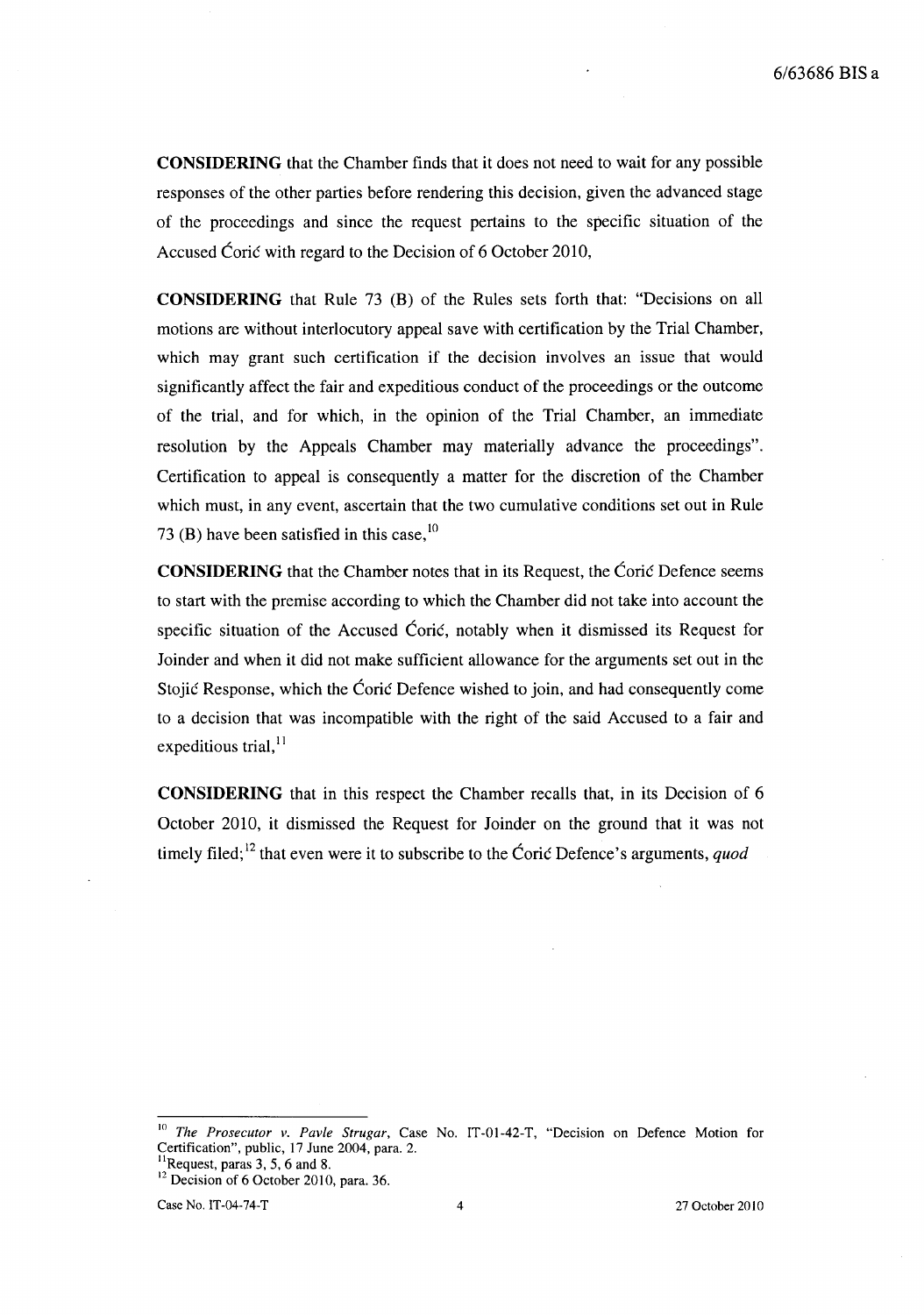*non,* the Chamber recalls that the Chamber is not seized of notices,<sup>13</sup>

**CONSIDERING** that the Chamber recalls that in any event, the Chamber did indeed take into consideration the arguments submitted in the Stojie Defence's Response in order to render the Decision of 6 October 2010<sup>14</sup> and that, as a consequence, *de facto*, the admission of the Request for Joinder would not have changed the reasoning or the decision of the Chamber, notably with regard to the criteria for reopening and the discretionary power of the Chamber whether or not to admit new evidence by assessing the impact their admission would have on the right of those Accused to a fair trial, $15$ 

**CONSIDERING** subsequently, that contrary to what was submitted by the Corie Defence in its Request,<sup>16</sup> the Chamber did not find in the Decision of 6 October 2010 that an eight-to-twelve-month delay in the proceedings caused by the admission of new evidence would be compatible with the rights of the Accused Ćorić, insofar as this delay does not result from the said Decision but from the Dissenting Opinion of Judge Antonetti;  $17$  that this delay cannot, therefore, be considered as being brought about by the Chamber,<sup>18</sup>

**CONSIDERING** that contrary to the arguments of the Corie Defence, the Chamber has, within the scope of its discretionary powers and in the interest of justice, taken due consideration of the consequences the admission of further evidence against an accused might have on the fairness of the trial against his co-accused<sup>19</sup> and endeavoured to limit as much as possible the prejudice to all the accused and the possible delay of the proceedings due to the admission of this evidence,  $20$ 

<sup>&</sup>lt;sup>13</sup> See in this regard, the oral decision on the notices filed by the parties, Hearing of 15 June 2010, Transcript of Hearing in French, p. 41355; the "Order on Prosecution Motion to Suspend Deadline to File its Request to Reply", public, 3 June 2010, p. 4; the "Decision on the Prosecution Motion for Reconsideration or Certification to Appeal Concerning *Ordonnance relative a la demande de ['accusation de suspendre le delai de depot de sa demande de replique",* public, 6 July 2010, p. 10.

<sup>&</sup>lt;sup>14</sup> Decision of 6 October 2010, paras 3, 16-19, 39, 41, 46, 52, 53, 55 and 60.

 $\frac{15}{15}$  Decision of 6 October 2010, paras 38-44, 54 et seq.

 $16$  Request, paras 2, 3, 7 and 9.

<sup>&</sup>lt;sup>17</sup> Request, para. 2 referring to the Dissenting Opinion of Judge Antonetti, p. 48 and Annex II.

<sup>&</sup>lt;sup>18</sup> On the validity of dissenting opinions, *see* the Decision of 12 October 2010, p. 4.

<sup>&</sup>lt;sup>19</sup> Decision of 6 October 2010, para. 33 and footnote No. 102; *The Prosecutor v Zejnil Delalić et al.*, Case no. IT-96-21-A, public, 20 February 2001, paras 280 and 290; *The Prosecutor v. Vujadin Popovic et al.,* Case No. IT-05-88-AR73.5, "Decision on Vujadin Popovic's Interlocutory Appeal Against the Decision on the Prosecution's Motion to Reopen its Case-in-Chief', public, 24 September 2008, para. *27; The Prosecutor* v. *Ante Gotovina et al.,* Case No. IT-06-90-AR73.6, "Decision on Ivan Cermak and Mladen Markac Interlocutory Appeals Against Trial Chamber's Decision to Reopen the Prosecution Case", public, 1 July 2010, para. 31.<br><sup>20</sup> Decision of 6 October 2010, para. 57.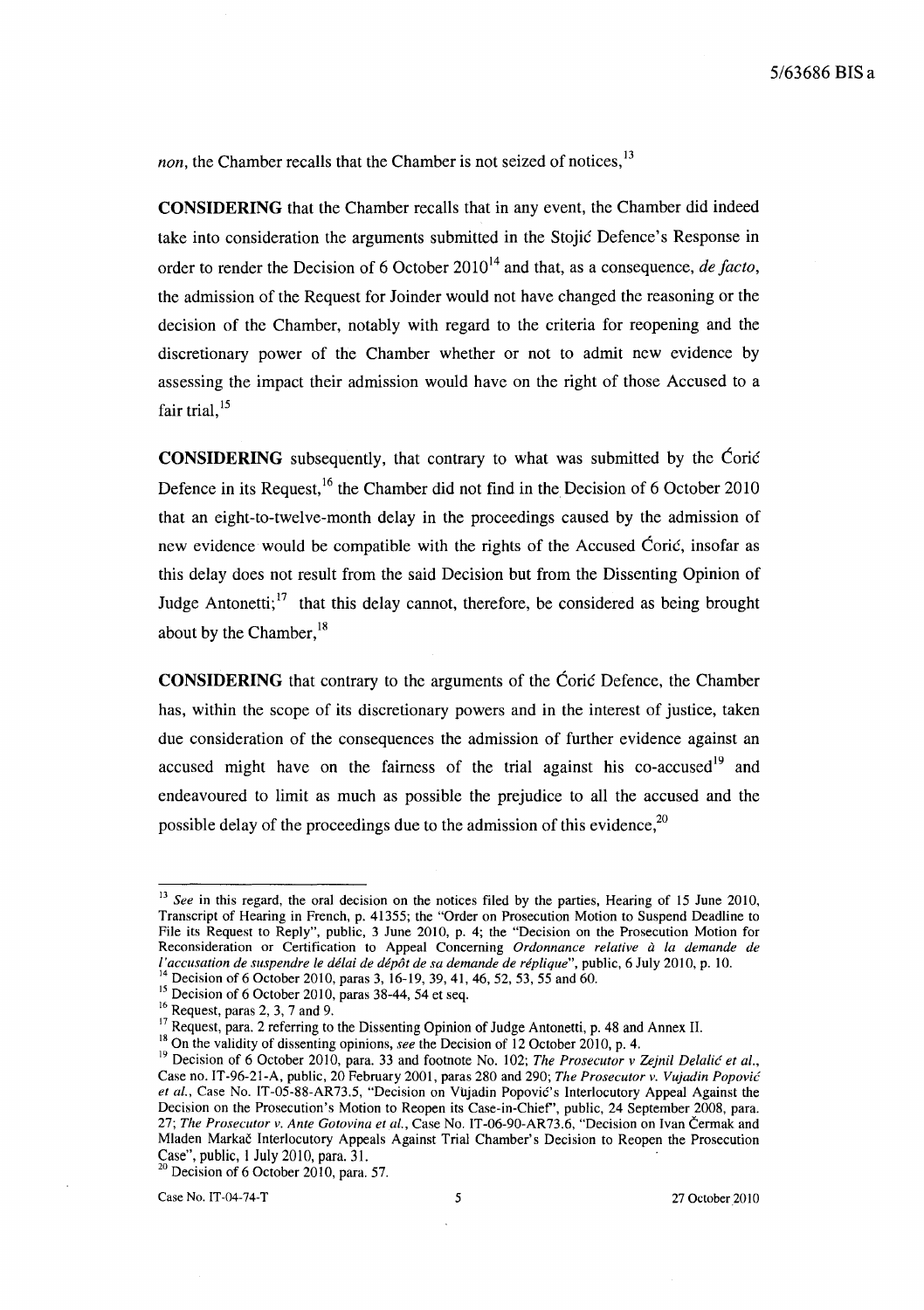**CONSIDERING** that the Chamber recalls that it is in order to take into account these two imperatives - prejudice as limited as possible and any possible delay in the proceedings as short as possible - that it adopted a strict approach regarding the admission of evidence within the scope of reopening the Prosecution's case,  $2<sup>1</sup>$ 

**CONSIDERING** that the Chamber, therefore, took into consideration the interests of all the accused and ensured that no injustice was caused to them, including to the Accused Coric.

**CONSIDERING,** as a consequence, that the Chamber finds that the Corie Defence, when it erroneously claims that the Chamber did not make an allowance for the distinctive situation of the Accused Coric, did not, therefore, demonstrate in its Request that the Decision of 6 October 2010 was likely to effect the fairness and expeditiousness of the trial or its outcome, nor in what way the immediate resolution of this issue by the Appeals Chamber would materially advance the proceedings,

**CONSIDERING,** as a consequence, that the Chamber finds that the Request does not satisfy the provisions of Rule 73 (B) of the Rules,

 $21$  Decision of 6 October 2010, para. 58.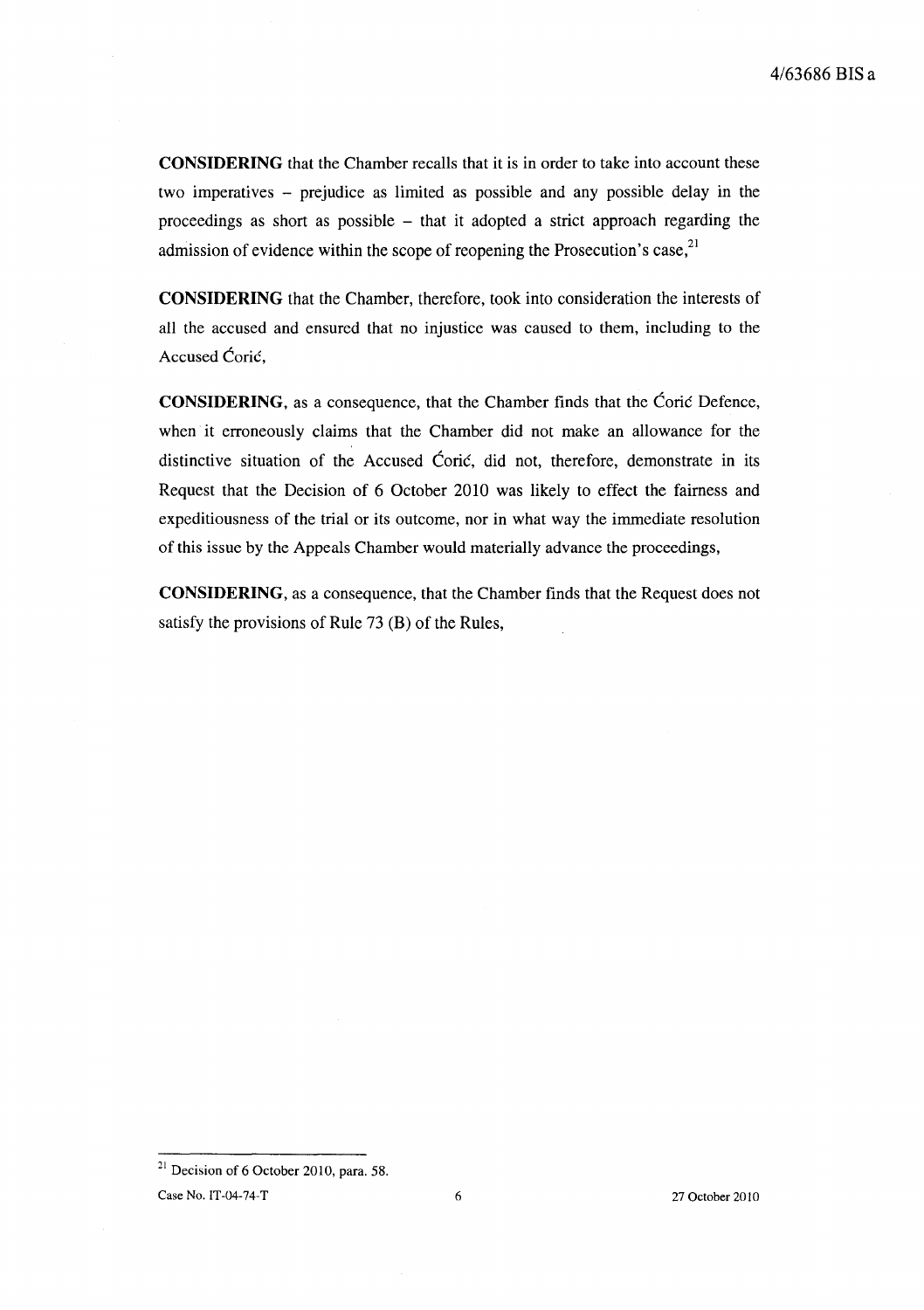## 3/63686 **BIS a**

#### **FOR THE FOREGOING REASONS,**

**PURSUANT TO** Rule 73 (B) of the Rules,

**DISMISSES** the Request.

**The Presiding Judge attaches a concurring separate opinion to this decision.** 

Done in English and in French, the French version being authoritative.

*/signed/* 

Jean-Claude Antonetti Presiding Judge

Done this twenty-seventh day of October 2010 At The Hague The Netherlands

 $\mathcal{A}^{\mathcal{A}}$ 

#### **[Seal of the Tribunal]**

 $\mathcal{A}$ 

 $\bar{\lambda}$ 

 $\bar{1}$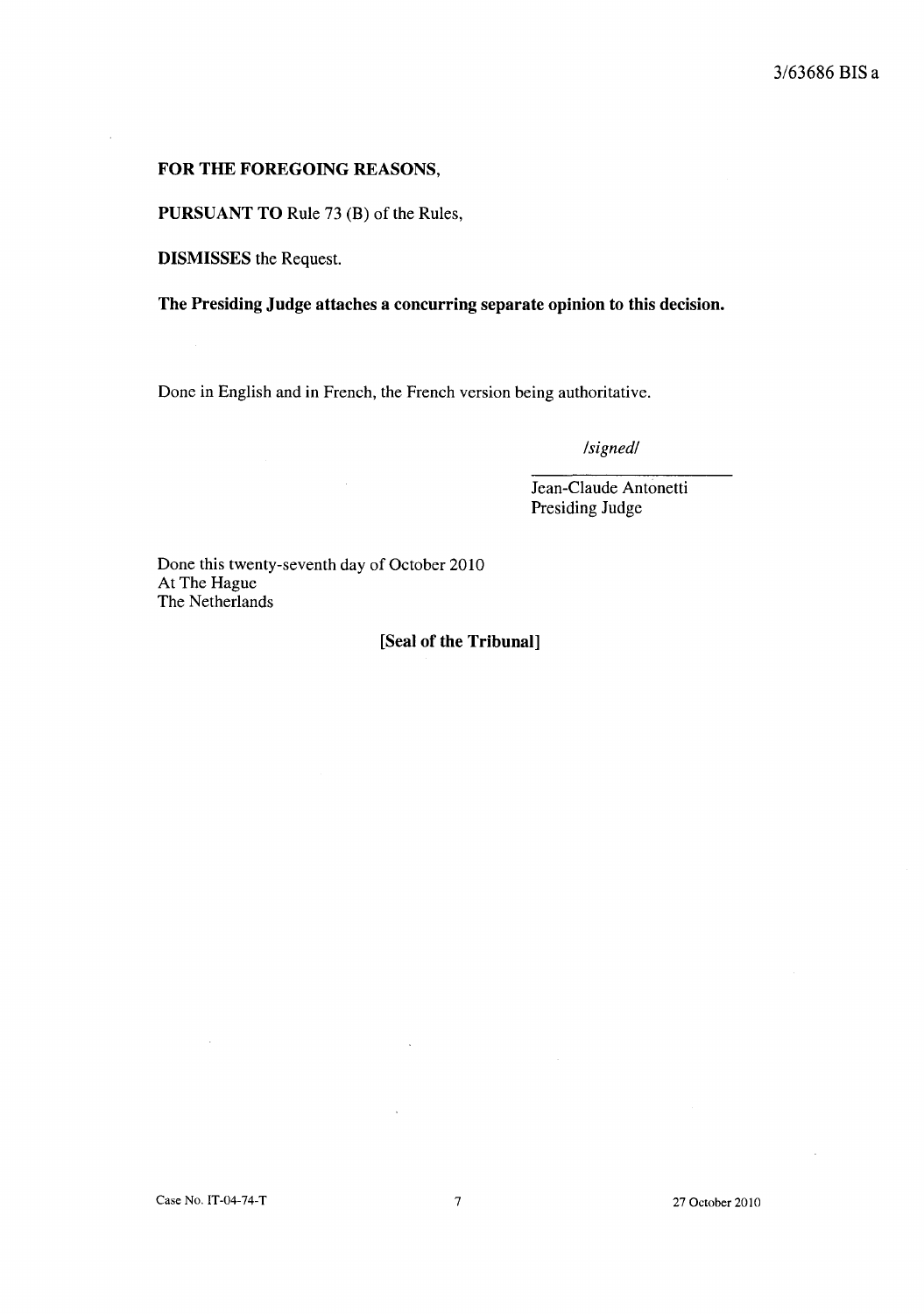### Concurring separate opinion of the Presiding Judge Jean-Claude Antonetti

The Trial Chamber, **unanimously**, denied the Coric Defence request for certification to appeal the decision rendered by the Chamber on 6 October 2010. Taking into account the importance of the issue raised by the Corie Defence, I must, nevertheless, write a concurring separate opinion to explain my position.

In a previous opinion, I had the opportunity of stating that **contrary to the majority**, I considered that the Accused Coric's request for joinder could have been taken into account. Furthermore, I clearly remember the arguments of the Corie Defence according to which it should not suffer the consequences resulting from the Prosecution's request for reopening the case with regard to the Mladie Notebooks as the Accused Coric claims that these notebooks do not concern him.

If it is true that the exhibits admitted into evidence do not directly concern him, he is alleged to have been a member of a joint criminal enterprise which could logically raise the issue that the admission of this evidence does concern him. It does not seem to me in this regard that the Corie Defence's argument should be taken into consideration.

On the other hand, the Ćorić Defence raises an issue that has never been directly dealt with by a Trial Chamber or by the Appeals Chamber which is that of taking into account the specific situation of an accused in a trial of multiple accused. The Rules of Procedure and Evidence recognise the possibility that an accused might be tried in an individual trial whilst also being tried with multiple accused.

It is nevertheless clear that, had the Accused Coric been tried alone, he would already have been judged definitively as the Prosecution would not have had so many hours in which to present its case and the Defence case for the Accused Corie would also have been reduced. With this in mind, a reasonable trier of fact must also take into account the potential consequences of a decision on each of the accused when dealing with trials with multiple accused and, above all, if a single accused is not directly involved by new evidence in the event of reopening the case. Indeed, it would be paradoxical if an accused were to experience this sort of inconvenience when he is not, in the main, concerned by the request for reopening the case.

The procedure of reopening the case is long and complex and can take several months, as we have seen, and that in this regard, any prejudice to each of the accused must be avoided.

To summarise, a reasonable trier of fact must always keep in mind the consequences of a decision affecting other accused with regard to one accused. Not taking into account this essential factor creates a serious injustice. I must note at the end of the day that the certification of the appeal as drawn up by the Corie Defence would have a consequence on the length of the trial in respect notably of the Accused Corie and that, therefore, bringing the appeal before the consideration of the Appeals Chamber would be likely to cause him more serious prejudice. This is the main reason why I denied his request considering also, as did my other colleagues, that the provisions under Rule  $73$  (B) of the Rules have not been satisfied.

*/signed/*